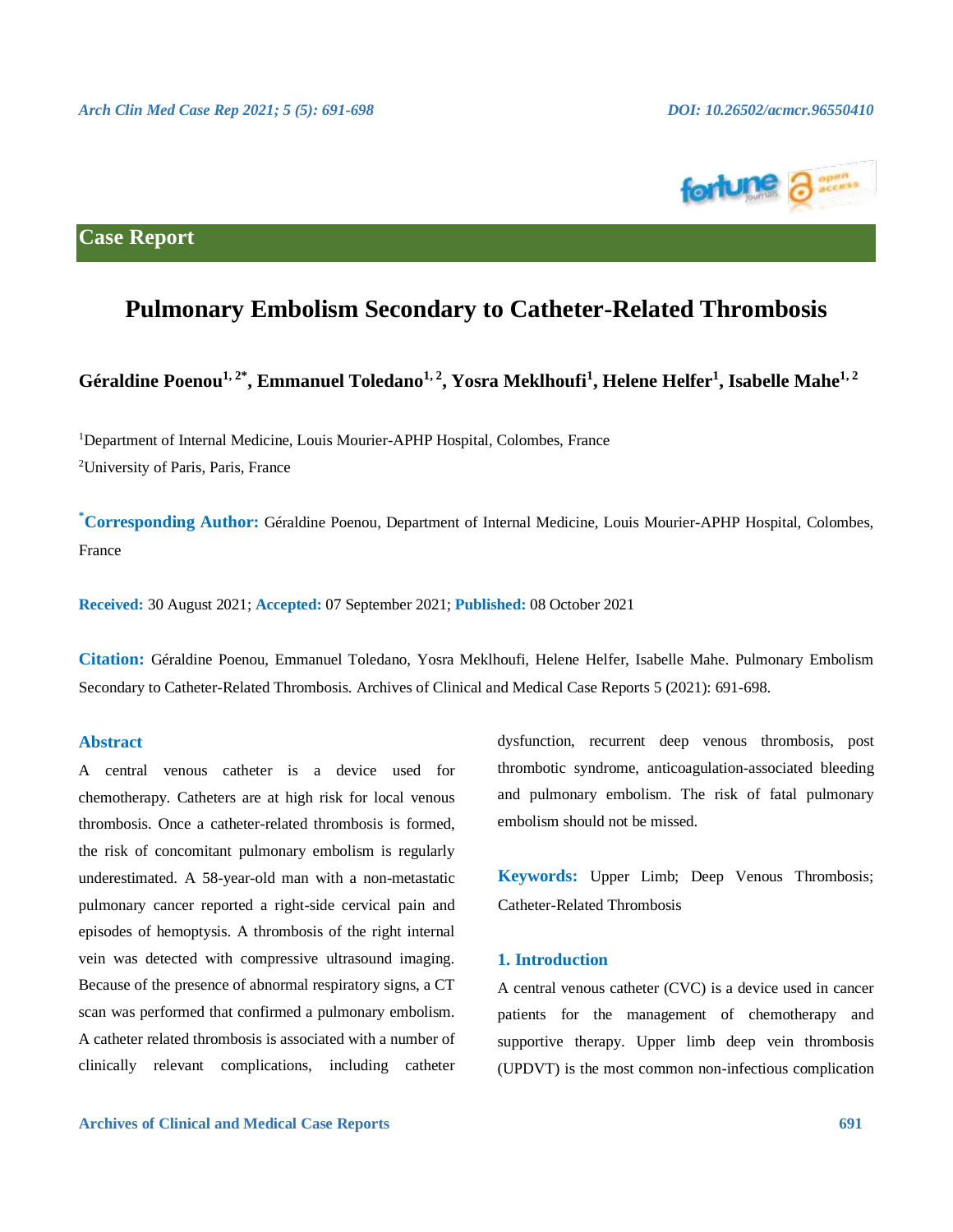of CVC [1]. The incidence of clinically overt catheterrelated thrombosis (CRT) varies between 0.3% and 28.3%, whilst the incidence of clinically overt pulmonary embolism (PE) within CRT patients ranges from 15% to 25% [2]. Remarkably, an autopsy-proven PE rate of up to 50% has been reported in those patients with CRT [3]. The high incidence of autopsy-proven PE demonstrates that there is an urgency to explore systematically the risk for presence of PE to prevent the risk of fatal PE in patients with CRT. In the current study, we present a single case of a 58-year-old man who was diagnosed with venous jugular CRT, complicated by a PE revealed by hemoptysis.

# **2. Case Presentation**

A 58-year-old man was diagnosed with a non-metastatic pulmonary cancer after a history of increased dyspnea. The anatomopathological examination showed an epidermoid carcinoma, and the treatment consisted of chemotherapy. His port-a-catheter (PAC) was implanted one month after diagnosis of cancer, and during the first chemotherapy, performed 1month after implantation, the PAC proved functional. On the day of the patient's second chemotherapy his biological and clinical parameters appeared normal: the patient did not have fever and had a heart rate of 90 bpm, blood pressure of 122/89 mmHg, and an oxygen rate of

96%. During clinical examination, both the chest and PAC examination were ordinary, although the patient reported a right-side cervical pain and episodes of hemoptysis for 3 minutes each. After completion of the regular chemotherapy treatment, an edema of the neck was observed on the side of the PAC, which did not coincide with pain. An X-ray was performed and showed that the tip of the PAC was dispositioned (Figure 1). To investigate the cause of the misplacement, an ultrasound imaging was performed that showed thrombosis within the right internal and external jugular vein (Figure 2). An anticoagulation by enoxaparin 100UI/kg x 2 was started and the interrogation of the patient was renewed, in which he declared an increased dyspnea. Because of the dyspnea and the hemoptysis, PE in addition to the detected thrombosis in the jugular vein was suspected. A CT scan confirmed the jugular vein thrombosis and detected a PE with an endoluminal defect at the right postero-basal segmental pulmonary artery (Figure 3-5).

In the patient's follow-up, hemoptysis slightly increased, while the dyspnea and the cervical edema decreased. The duration of the anticoagulation will be determined based on the bleeding risk of the patient and the concomitant cancer.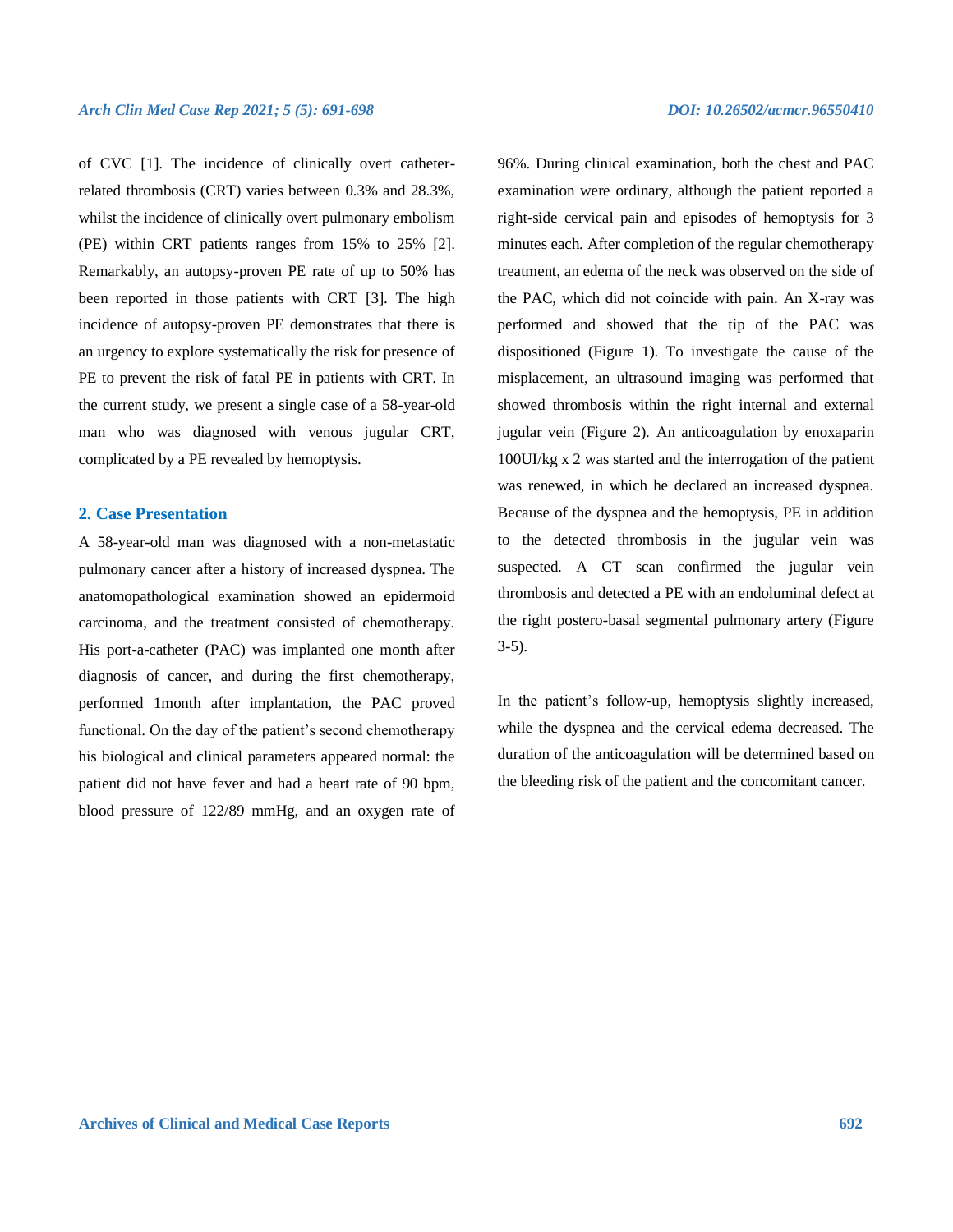

Figure 1: Chest Xray: Disposition of the tip of the port-a-catheter.



**Figure 2:** Cervical ultrasoungraphy: 1= internal jugular vein.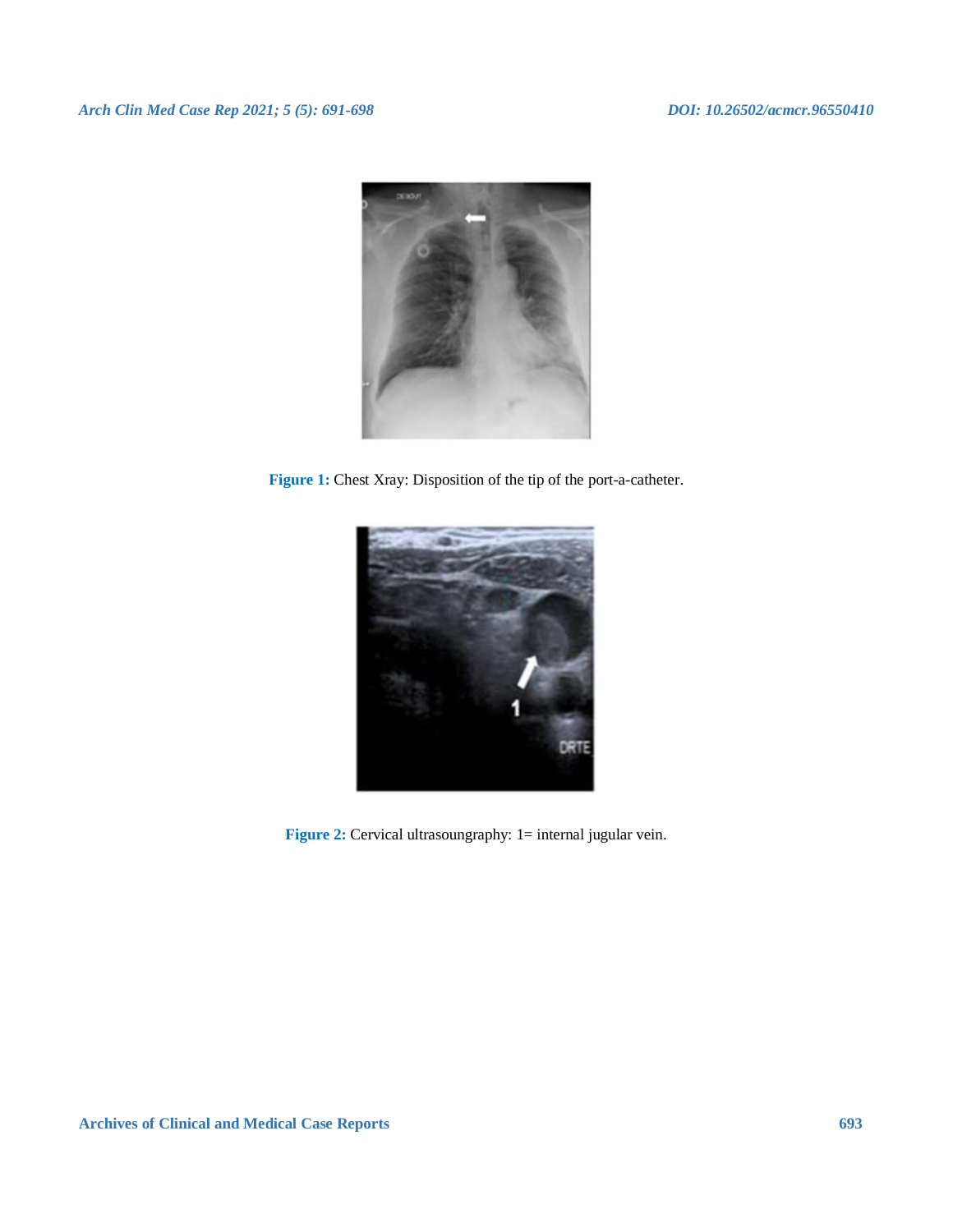# *Arch Clin Med Case Rep 2021; 5 (5): 691-698 DOI: 10.26502/acmcr.96550410*



**Figure 3:** Cervical CT scan axial plane.



**Figure 4:** Cervical CT scan coronal plane.



Figure 5: Pulmonary CT scan: 2= right postero-basal segmental pulmonary artery.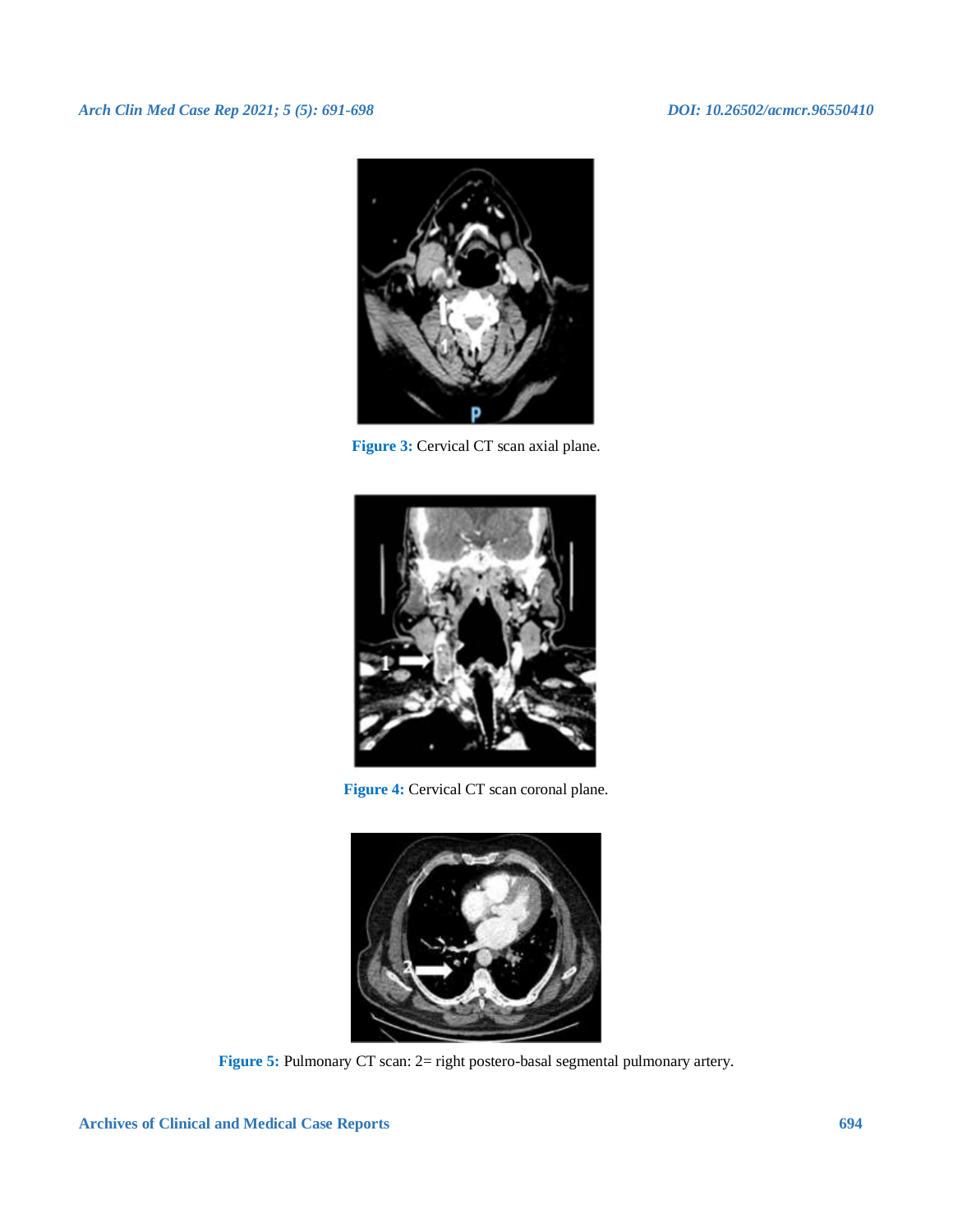# **3. Discussion**

#### **3.1 Generalities**

In the general population, UPDVT accounts for only 1 to 4% of all thromboembolic events and can be categorized into idiopathic UPDVT, UPDVT caused by anatomical or biological abnormalities, and UPDVT caused in the presence of equipment [4], such as CRT. The CRT thrombotic model is based on each component of Virchow triad. Endothelial lesions can result from the insertion of the CVC in the vessel, the continuous friction of the CVC against the vessel wall, and the turbulent inflow from the catheter. The presence of a CVC in the vessel lumen hampers blood flow leading to stasis. A state of hypercoagulability can be introduced by toxic side-effects of some medications, the vessel injury, or synthetic materials [5].

#### **3.2 Presentation**

CVCs have considerably improved the management and tolerance of chemotherapy and other supportive care. Data from the RIETE register demonstrated that most cancer patients with CRT were male, younger than 65, and had few additional risk factors [6]. Moreover, death occurring in patients with CRT is mostly PE related [7]. The majority of the patients with CRT were asymptomatic or presented with CVC dysfunction or fever from an associated infection. Symptomatic CRT occurred in 1 to 5% of patients and typically coincided with discomfort, edema, or discoloration at the catheter insertion site or in the ipsilateral upper extremity [8]. As a result of CRT, venous collaterals may be visible in the neck, arm, or chest. Clinicians should examine carefully the catheter entry site for signs of a CVC-related infection, since an infection can result in thrombosis or stimulate thrombosis progression. An important long-term consequence of CRT is the loss of central venous access,

which can have significant implications for patient management. CRT is the most common non-malignant cause of superior vena cava syndrome [9]. CRT is associated with a number of clinically relevant complications, including catheter dysfunction, recurrent DVT, PE, post thrombotic syndrome, and anticoagulationassociated bleeding [10]. When examining a patient with CRT, finding symptoms like hemoptysis, shortage of breath, tachycardia should trigger the suspicion of PE.

### **3.3 Risk factors**

Several risk factors for CRT have been reported [11]. Congenital risk factors are a personal history of venous thromboembolism (OR: 2.03; 95% CI: 1.05-3.92) or inherited thrombophilia (Factor V Leiden, OR: 4.6; 95% CI: 2.6-8.1; prothrombin mutation, OR: 4.9; 95% CI: 1.7- 14.3) [2, 12]. Also, the type and the progression of the cancer have to be considered for the evaluation of the risk for CRT (metastases OR: 3.34; 95 % CI 1.17–9.51) [6, 13]. There are other acquired risk factors, such as a body mass index >25 (OR: 51.65 95 % CI 30.72–65.05), age >65 (RR: 2.44 95 % CI 2.05–3.19), or a concomitant infection (RR: 17.6; 95% CI, 4.1 to 74.1) [14-16]. In addition, treatments that can cause damage to the jugular vein or the subclavian vein or an increase of stasis has an impact on the risk of thrombosis (RR: 0.47; 95% CI: 0.23-0.99) [5, 14, 17]. Implanted ports were associated with a significantly lower risk for CRT as compared to PICCs (OR: 0.43; 95% CI: 0.23-0.80) [2]. When the tip of the catheter is located above the proximal superior vena cava, the risk of CRT increases seven times as compared to catheter tips positioned closer to the right atrium (RR: 1.92; 95% CI: 1.22-3.22) [2, 18]. In addition, the size of the catheter's caliber and the use of some specific materials are reported to be more thrombogenic [19, 20]. If concomitant PE is non-frequent, it is associated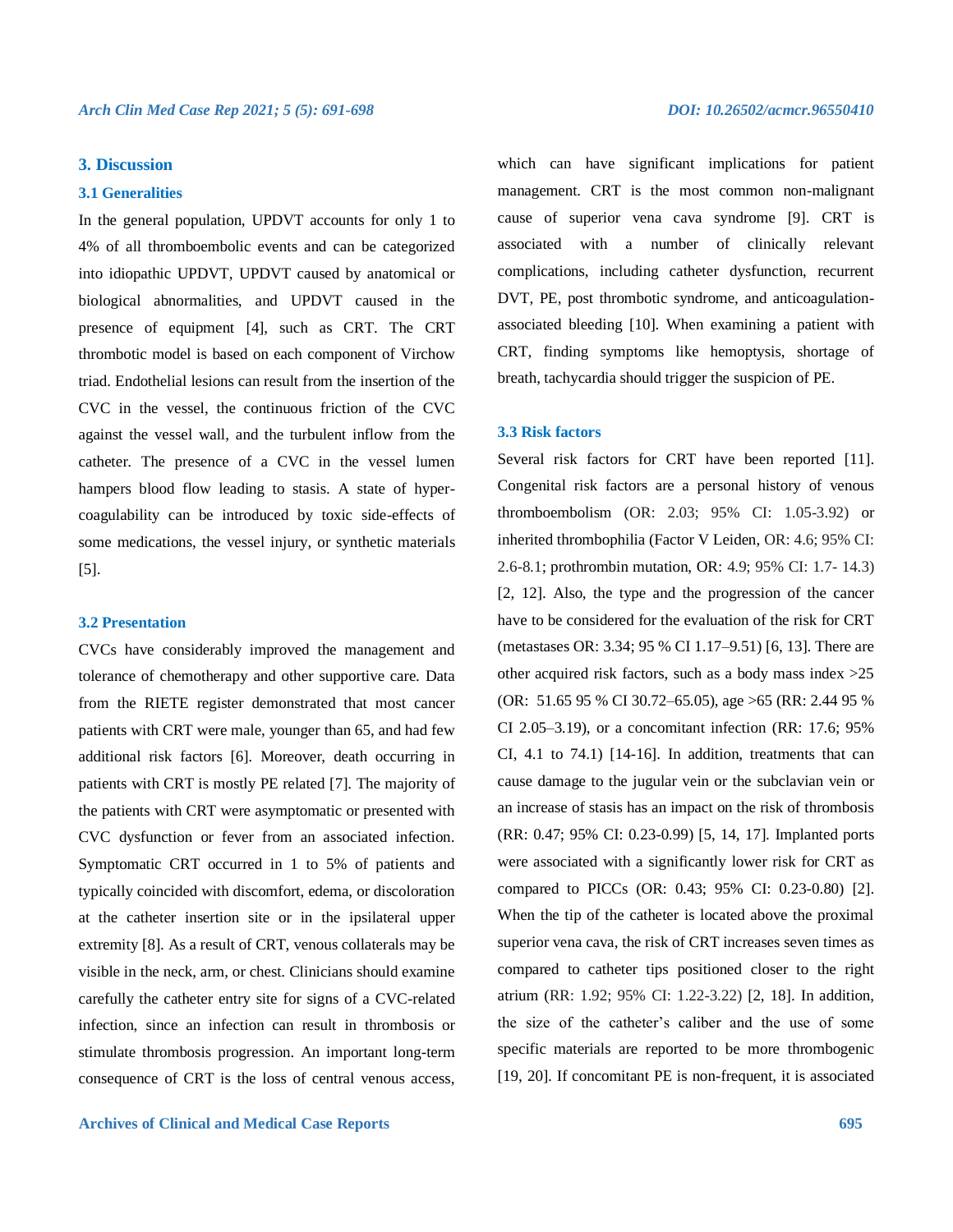with a worse outcome in CRT. In the Newton et al. RIETE study of 1180 patients, recurrent PE after first CRT was confirmed in 13 patients [6]. Although the overall incidence of subsequent PE after CRT was low at 1.2% in the Newton et al. study ( $n = 13$ ), PE was fatal in 23% of cases ( $n=3$ ) [6]. On multivariate analysis, recurrent VTE such as PE was predicted by malignant disease (odds ratio, 2.00; 95% confidence interval, 1.04-3.45) and a hemorrhagic event (odds ratio, 2.67; 95% confidence interval, 1.10-6.45). Cancer, obesity, postoperative status, immobility, prior VTE, thrombophilia, and age older than 65 years showed a higher rate of recurrent DVT or PE (7.6%) but nonsignificantly [6].

# **3.4 Diagnostic strategy**

In this case report, a two-step diagnostic strategy was applied. First, CRT was diagnosed using ultrasound imaging followed by the diagnosis of PE using CT-scan. When suspecting an upper limb DVT, which could be the case for a CRT, the Constans clinical decision algorithm can be practiced [21]. This algorithm results in a score up to 3, based on a combination of 4 clinical factors: The presence of an IV device  $(+ 1)$ , a localized pain  $(+ 1)$ , and a localized pain a unilateral edema  $(+1)$  account for 1 point each, while a negative point is assigned if there is an alternative plausible cause for the specific clinical presentation. In a prospective study that includes 406 patients, a non-relevant D-dimer level with a Constans score below 1 point appeared to be a consistent way to exclude upper limb DVT with no failure after 3 months follow-up (95% CI: 0.0-4.2) [22]. The incidence of clinically overt PE in patients with CRT ranges from 15% to 25%, but an autopsy-proven PE rate of up to 50% has been reported [3]. Clinical prediction rules, such as the Wells score or the Geneva score, do not take the presence of a CRT into consideration, which is by itself associated risk factor for PE. Respiratory signs, such as the reported hemoptysis in our case, should evoke a suspicion of associated PE.

#### **3.5 Catheter related thrombosis treatment**

Since PE is a complication of CRT, the initiation and duration of the treatment depends on CRT occurrence and not on the PE occurrence in a patient with cancer. Data from the RIETE registry demonstrate that the rate of recurrent venous thrombosis (independent of the location) during and after therapy was 2.83 and 2.88 per 100 patient years, respectively [10]. Most recurrent thrombotic events occurred within the first 2 months of chemotherapy. French recommendations suggest that symptomatic CRT should be treated for at least 3 months (grade 2), anticoagulation should be continued beyond 3 months when the CVC is kept in place and the cancer is active (grade 2), and CRT should be treated using LVMH or VKA rather than DOACs (grade 2) [23]. In case of a CRT, French recommendations suggest keeping the CVC in place if it is functional (grade 2) and the following conditions are met: The distal end of the CVC is dwelling in a good position at the junction between the upper vena cava and the right atrium, the CVC is necessary for the patient's management, and there is no sign of a CVC infection. If these conditions are not met, it is recommended to remove the CVC (grade 2) [23]. Another reason to remove the CVC includes absence of disappearance of the symptoms with anticoagulation alone.

# **4. Conclusion**

The current case report highlights the importance of acknowledging the high risk of PE associated to CRT, since this clinical situation is structurally underestimated. The case also emphasizes the importance of careful examination by the physician to prevent death of CRT patients from PE.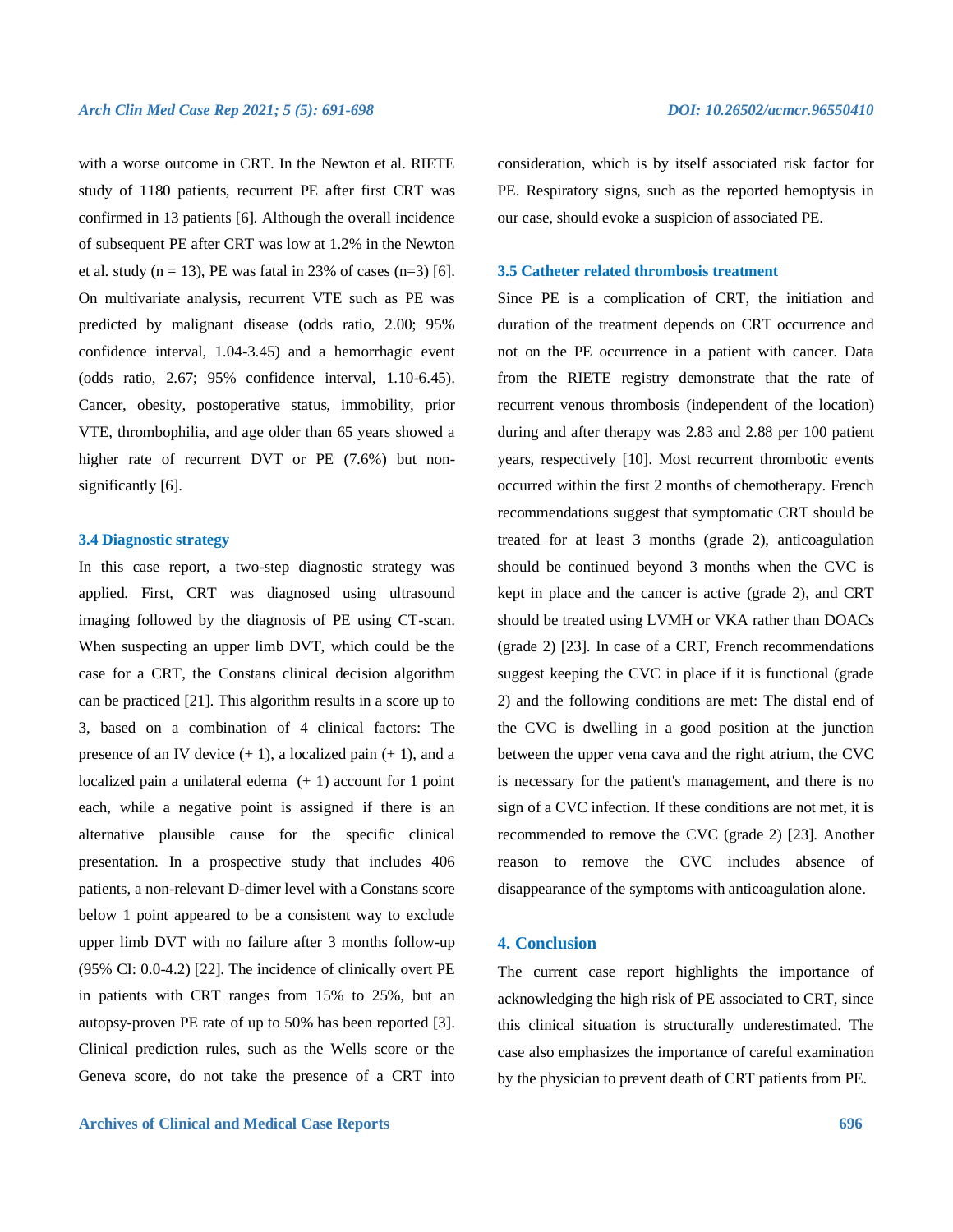# **Competing Interest**

No

# **References**

- 1. Sousa B, Furlanetto J, Hutka M, et al. Central venous access in oncology: ESMO Clinical Practice Guidelines. Ann. Oncol 26 (2015): v152–v168.
- 2. Saber W, Moua T, Williams E C, et al. Risk factors for catheter-related thrombosis (CRT) in cancer patients: a patient-level data (IPD) meta-analysis of clinical trials and prospective studies: CRT in adult cancer patients. J. Thromb. Haemost 9 (2011): 312- 319.
- 3. Verso M, Agnelli G. Venous Thromboembolism Associated With Long-Term Use of Central Venous Catheters in Cancer Patients. J. Clin. Oncol 21 (2003): 3665-3675.
- 4. Hill S L, Berry R E. Subclavian vein thrombosis: a continuing challenge. Surgery 108 (1990): 1-9.
- 5. Scott Evans R, Jamie H Sharp, Lorraine H Linford, et al. Risk of Symptomatic DVT Associated With Peripherally Inserted Central Catheters. Chest 138 (2010): 803-810.
- 6. Daniel H Newton, Manuel Monreal Bosch, Michael Amendola, et al. Analysis of noncatheter-associated upper extremity deep venous thrombosis from the RIETE registry. J. Vasc. Surg. Venous Lymphat. Disord. 5 (2017): 18-24.e1
- 7. Monreal M, Munoz F J, Rosa V, et al. Upper extremity DVT in oncological patients: analysis of risk factors. Data from the RIETE registry. Exp. Oncol 28 (2006): 245-247
- 8. Jacquelyn L Baskin, Ching-Hon Pui, Ulrike Reiss, et al. Management of occlusion and thrombosis associated with long-term indwelling central venous

catheters. The Lancet 374 (2009): 159-169.

- 9. Geerts W. Central venous catheter–related thrombosis. Hematology 2014 (2014): 306-311.
- 10. Lisa Baumann Kreuziger, Lauren Cote, Peter Verhamme, et al. A RIETE registry analysis of recurrent thromboembolism and hemorrhage in patients with catheter-related thrombosis. J. Vasc. Surg. Venous Lymphat. Disord 3 (2015): 243- 250.e1.
- 11. Rajasekhar A, Streiff M B. How I treat central venous access device–related upper extremity deep vein thrombosis. Blood 129 (2017): 2727-2736.
- 12. Dentali F, Gianni M, Agnelli G, et al. Association between inherited thrombophilic abnormalities and central venous catheter thrombosis in patients with cancer: a meta-analysis: Inherited thrombophilic abnormalities in cancer patients with CVC. J. Thromb. Haemost 6 (2007): 70-75.
- 13. Aw A, Carrier M, Koczerginski J, et al. Incidence and predictive factors of symptomatic thrombosis related to peripherally inserted central catheters in chemotherapy patients. Thromb. Res 130 (2012): 323-326.
- 14. Leung A, Heal C, Perera M, et al. A systematic review of patient-related risk factors for catheterrelated thrombosis. J. Thromb. Thrombolysis 40 (2015): 363-373.
- 15. Vineet Chopra, Sarah Anand, Andy Hickner, et al. Risk of venous thromboembolism associated with peripherally inserted central catheters: a systematic review and meta-analysis. The Lancet 382 (2013): 311-325.
- 16. Cornelis J van Rooden, Emile F Schippers, Renée M Y Barge, et al. Infectious Complications of Central Venous Catheters Increase the Risk of Catheter-